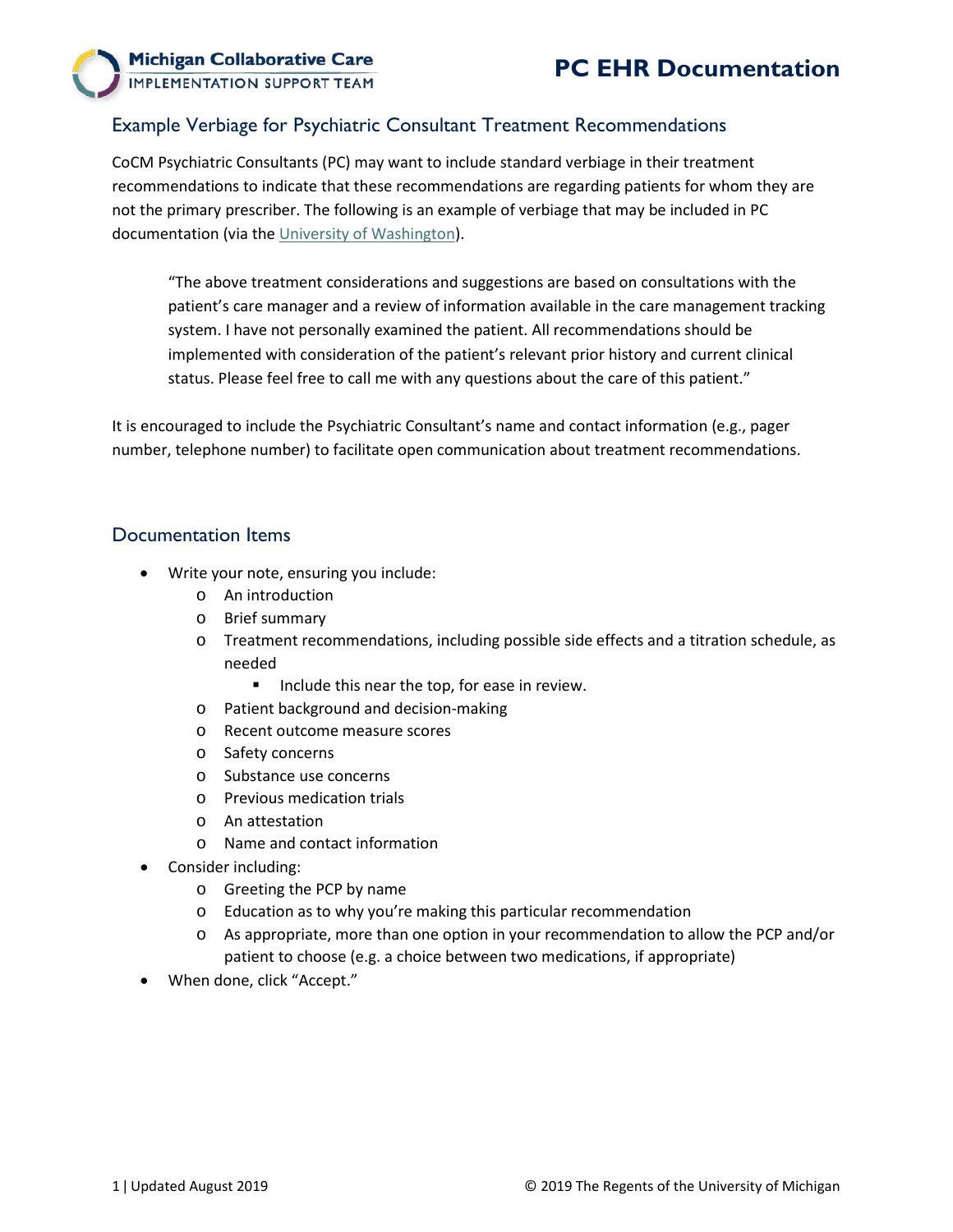

# Documentation Example: Psychiatric Consultant to PCP

Hello [PCP NAME],

I had the opportunity to discuss your patient, [NAME], with the clinic's behavioral health care manager, [NAME], in our weekly clinical meeting. Please see below for my recommendations. Please feel free to contact me with any further questions.

### **Brief Summary**

24-year-old woman with a history of anxiety, depression, and a history of physical abuse. Patient continues to have sleep problems, worry, and panic symptoms.

### **Recommendations**

- 1. After about 4-6 weeks of Zoloft 50mg PO Qday, may further increase dose to 100mg PO Qday. Can further titrate dose by 50mg every 4-6 weeks if mood and anxiety symptoms persist. Max dose is typically 200mg PO Qday.
- 2. May increase melatonin to 6mg-9mg PO QHS first to target sleep difficulties. Of note, there is little data about melatonin in general. However, the max dose typically is about 9mg. If melatonin is not helpful, may consider trazodone 50-100mg PO QHS to target sleep difficulties.

Behavioral health care manager [NAME] will continue to follow patient for symptom monitoring and support.

## **Possible Side Effects**

GI side effects (including nausea, vomiting, diarrhea), initial increase in anxiety (especially in individuals with an anxiety disorder), sexual dysfunction, headaches, or insomnia. Inform patient to notify clinician immediately if any unusual changes in mood or behavior.

#### **Scores**

PHQ-9: 22 GAD-7: 19

#### **Background and Decision-Making**

See above. Further titration of SSRI may be beneficial as described above.

## **Safety Concerns**

Passive SI. No prior attempts. No acute safety concerns.

#### **Substance Use Concerns**

None

#### **Previous Medication Trials**